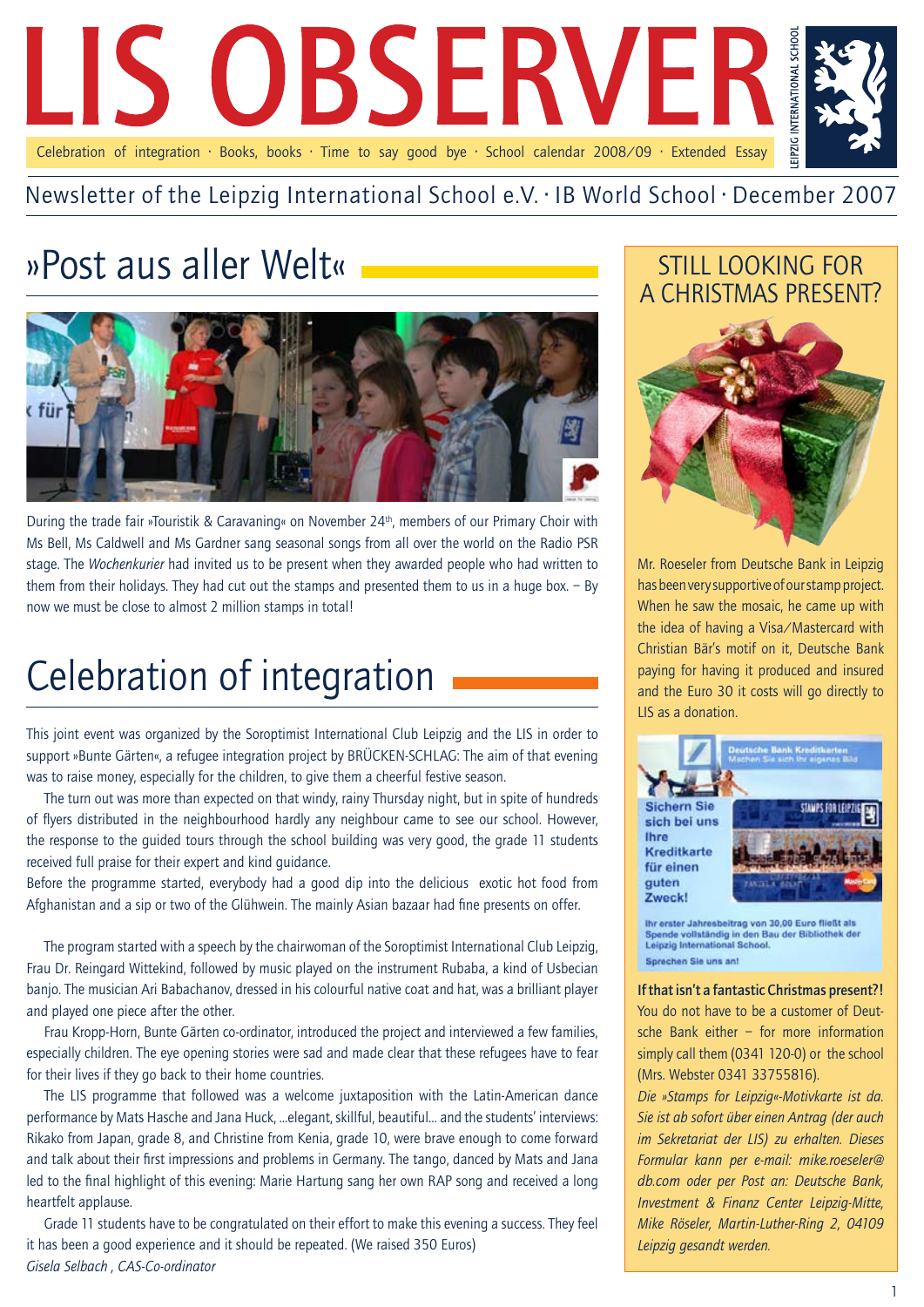### Time to say good-bye…

I thoroughly enjoyed all those seven years I was able to contribute to the development of our school. Looking back, it was an exciting time – moving from Ratzelstrasse to Könneritzstrasse felt like arriving in a palace (obviously after considerable renovations had taken place). My first year of 'making LIS known to a wider audience' (this was my job destription), I spent working from an elegant little office at the Leipziger Messe thanks to Hans Werner Reinhard, our Chairman of the LIS Förderverein at the time. He also introduced me to many important people and made sure that most of my evenings were taken care of.

In no time at all, I came to know an incredible number of people and listened to amazing stories about people's life, life as a 'Pendler' between Ossi and Wessi Land and life in the DDR.

Having been a teacher for most of my life, I eventually felt cut off at the Messe from 'real life' – I missed that special atmosphere you only find in schools – in classrooms and especially in staff rooms.

In 2002, the year Herr Lehmann joined LIS, I moved into a former wash room, something like Ali Baba's den. Whoever wanted to find out about LIS and put his/her child in our school had to go through this office, being told what a wonderful education international schools offer – and ours in particular – because of our programs and methods and our uniquely dedicated staff. When we (the Websters)joined LIS, there were only around 75 students attending – now we count around 450 with more to come because of our splendid facilities.

The school enters a new phase in its development. New people with new ideas will join. I am deeply grateful to have experienced an exciting and highly enjoyable phase characterized by improvisation and adventure. I am deeply grateful to the staff, parents and friends of the school who enriched my life for seven great years. I am deeply grateful to Chris Smith for hiring me, to Hans Werner Reinhard's and Gaby Kirchhof's continuous support.

There comes a time in life when you realize that you will not have another 30, 40, 50 years to do all those things you always still planned to do – traveling, reading tons of books, listening to music, meeting friends … As I am still part of the worldwide Organization of the International Baccalaureate, I will not entirely lead a life of leisure – whatever that is. I wish the school well for the future and thank you all. *Yours, Annemarie Webster*

# As the year draws to a close…

most of us will have very special and personal memories of the first part of the school year 2007-08. It has been a particularly exciting period having started off in the interim building and quicky getting into top gear, followed by another start in the new building – getting the systems all working again (some are still being finalised as I write) and getting back into top gear!

As I mentioned at the *recent parents' meeting on December 4th* in the Auditorium, we are now in a position to hold parents' meetings to inform you more fully about the specific aspects of the schools programmes in each of the three school sections. For those of you who were not able to attend the meeting allow me briefly to review the various areas covered.

The *Board of Governors*, in particular the *Chairperson Christopher Smith* was thanked for its vision and hard work involved over the last four years in providing the school with this new facility.

The *development of the school* in terms of numbers of students was reviewed, we will have by the end of the year 115 students in the Pre-school, 215 in the Primary section and 129 in the Secondary section, bringing the grand total to 459. This is an expansion on the previous year's total of some 50 students and we anticipate a similar growth for the year 2008/09. This further expansion can be fairly comfortably accommodated within our new facilities.

As you are aware we now have light, bright and colourful classrooms, interactive white boards with all teachers having their own laptop, a new Multipurpose Sports facility, a modernised Auditorium, a new Music room and Music practice rooms, a new very spacious Art room, three new Science laboratories and associated prep rooms and two new fully equipped Computer rooms.

#### What still has to be done?

- The final version of the security system has still to be installed and tested.
- The school playground is nearing completion as is the parents' drive in and drop off at the south entrance to the school (this should be operational between 8:00 and 9:00 each morning – by the time you are reading this article)
- The outside playground for the Kindergarten (in front of the Hort rooms) is almost complete, and finally the larger outside play area for the Kindergarten will be started in the New Year.

I will keep you informed of these further developments in future articles.

#### There will be a few staff changes in the New year 2008

Leaving – Good bye, Adios, Sayonara, Tschüss, Arrivederci, Au revoir, Toot Ziens, Farewell, Hej da, An Nyeong, See ya, Doswidanja – aber Auf Wiedersehen!

- Herr Lehmann, our original Hausmeister since August 2002, went into retirement in November at 65 – he has been a super, loyal person to the school and we wish him well. Herr Schönberg is his replacement.
- Juliet Jotcham who has been a wonderful Hort and teaching assistant during the last 2 years returns to England to study. David Luther will replace Juliet Jotcham as a teacher assistant and Hort person.



*Mr Lehmann and Mrs Webster*

- Katrin Parker, having served the school for the last 5 years, starts her maternity leave in Januaryin all probability for a whole year i.e. returns in January 2009. Katrin has done a great job, has developed the Pre-school team and led the Kindergarten for the last 5 years, has overseen its expansion from 2 to 7 class sections. Kristina Wolf will be the Kindergarten leader during Katrin's absence
- Annemarie Webster leaves the employment of the school as of the end of December to go into retirement having had a successful career in international education for almost forty years – the last seven at LIS. She will undoubtedly continue her involvement with education on a broader and deeper level. Her recent title of Registrar and Public Relations person covered many diverse areas. During her time at the school she produced our first data base, took on the production of the »LIS Observer« and developed it to its present standard (together with Gaby Kirchhof – whom I would also like to thank here), interviewed many parents and children and was for many the link between them and the school, fund raising initiatives (Stamp project and »buy a building brick« project – and overall begging for support – moral and fiscal), and generally being our contact with the »Welt da draußen«. I would particularly like to thank her for her continuous support and for fulfilling her main task of making Leipzig International School known to the population of Leipzig.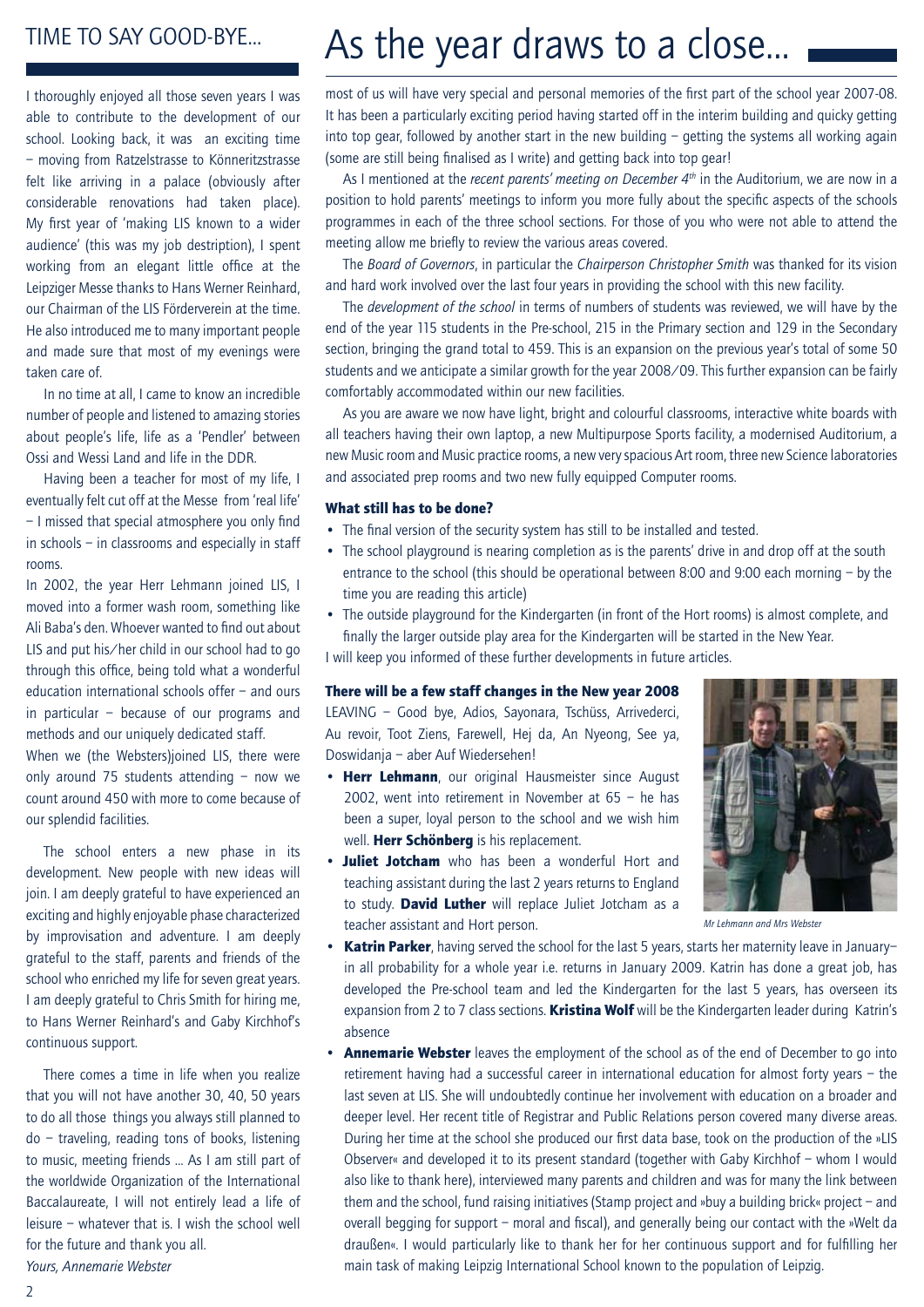#### Starting in January will be

- Alex Burghardt as our Computer Systems manager. He comes to us from the Max Planck Institute here in Leipzig, to take us to the next level in computer development as well as to maintain and improve our present system, develop the web-site, and train us in more effective computer use and much more!
- Anke Friedrich who joins the Pre-school team as a qualified Kindergarten/Erzieher and as an excellent speaker of English
- Daria Madej as the new Registrar and Public Relations person, who comes to us with experience in business in the PR area and replaces **Annemarie Webster**.

Also I would like to thank Gaby Kirchhof and the Parent Association for the support that they have given the school and their children thus far in the school year – it is greatly appreciated.

I would also like to thank two library volunteers - **Kimberly Price** and Deborah Curtis who helped to pack the old library, set it up in its new location and now help to supervise it – great  $[ob]$ 

Finally I would like to wish you all the seasons greetings and a successful New Year.

*Kind regards, Michael J. Webster, Headmaster*

# Secondary School News



**»Growing up in Egypt and Germany**«  $-$  this was the theme of an educational project that our German teacher Susanne Schleif developed last year at her previous (German-language) school in Cairo, Egypt. There, she set up an internet class-partnership project in which grade 7 students from Germany and Egypt asked each other questions and told each other about favourite films, books, hobbies, computer games, etc.

The project was nominated in a yearly contest for innovative education in Germany, called »Unterricht Innovativ«. Out of 78 nominations, 7 projects were selected for an award, and this turned out to be one of the winners: Susanne Schleif was given the special award for young teachers. The 2007 awards ceremony took place Friday, November 2d, in Berlin. See if you can spot her in the picture? (She is wearing a scarf.) Congratulations Susanne!

This year, Susanne Schleif and Gisela Selbach have joined forces to plan a project about »Denglish« – English turned into German and/or German turned into English – a theme which certainly is very pertinent to our situation at LIS. The project will be properly embedded in the curriculum, it will provide links across subjects, and it will provide good opportunities for creative and self-organized learning. The final products are likely to take on a variety of forms such as a newspaper article, a short film, a website or a podcast.

I wish our German teachers the success that they deserve and I look forward to nominating their new project for the 2008 contest! *Roel Scheepens, Secondary School Principal.*

DECEMBER 6th, 2007 The Pre-School had a surprise visitor on December 6th. *Can you guess who?* Well, here are a few hints. He has rosy cheeks, twinkling eyes and he wears a fabulous red suit with white fur trim. Yes, that is correct folks. We got to meet *Saint Nicholas*. As Saint Nicholas and Frau Heinz walked down the corridor jingling the Christmas bells, there began a flurry of activity. There were little people scampering in and out of classrooms, bursts of laughter, whispers and shouts of glee. Saint Nicholas had a busy morning as he visited with each of the Pre-School classes making time to chit-chat, hand out treat boxes and sing a song or two with the children. The children were pleased as punch at having met the man himself.

This day could not have been possible without the efforts of many parents. All of the Pre-School teachers would like to say a special thank you to all of the parents who put forth an extra effort to ensure that the children had such a memorable day. *Happy Holidays from the PS3 team!*

### MARK YOUR CALENDAR EVENTS COMING UP

December 13<sup>th</sup> PS Christmas party 11:30-12:30 (PA organised) and Primary School Christmas party 12:30-13:30 in the Cafeteria December 13<sup>th</sup> Primary Parent/Teacher meetings in the evening

December 14<sup>th</sup> 2y Christmas Ball in the Aula from 19:00 until 23:00

**December 15<sup>th</sup>** Decoration of the Auditorium for the service on 16th

December 16<sup>th</sup> English Church Christmas Service at 19:00 (Auditorium)

**December 18th** 14:00 – PS 3 and grade 1 Performances in the Auditorium

December 19<sup>th</sup> 13:45 – Drama performances  $q2 - q5$  in MPH

December 21<sup>st</sup> Final all school assembly at 14:00 to 15:00 – contributions from each school section.

Saying goodbyes, well wishing and singing.

Monday 7<sup>th</sup> January 2008 20:30 - 1st meeting of our »LIS Sommerfest 2008« team (Kesselhaus, Holbeinstraße 29)

SCHOOL CHRISTMAS BREAK 21st Dec until 5<sup>th</sup> Jan. PRE-SCHOOL (KG) BREAK 24<sup>th</sup> Dec until 5th Jan.

Parents please note – there is only a half day of school on Friday 25<sup>th</sup> January 2008 this is because there is In service training for teachers at a conference in Hanover at which 33 members of staff will attend.

## Books, books, books . .

We are very grateful to the Decker family and their contacts to the Staatsbibliothek zu Berlin. The »Kinder- und Jugendabteilung« receives more copies from publishers than they need and regularly pass books on to non-profit organizations like us.

The Deckers hired a van, drove to Berlin and came back with 10 boxes full of wonderful books in English, German, French and Spanish. Mr. Hayward's grade 5 helped unpacking the boxes. The students would have happily stayed all day in the library reading.